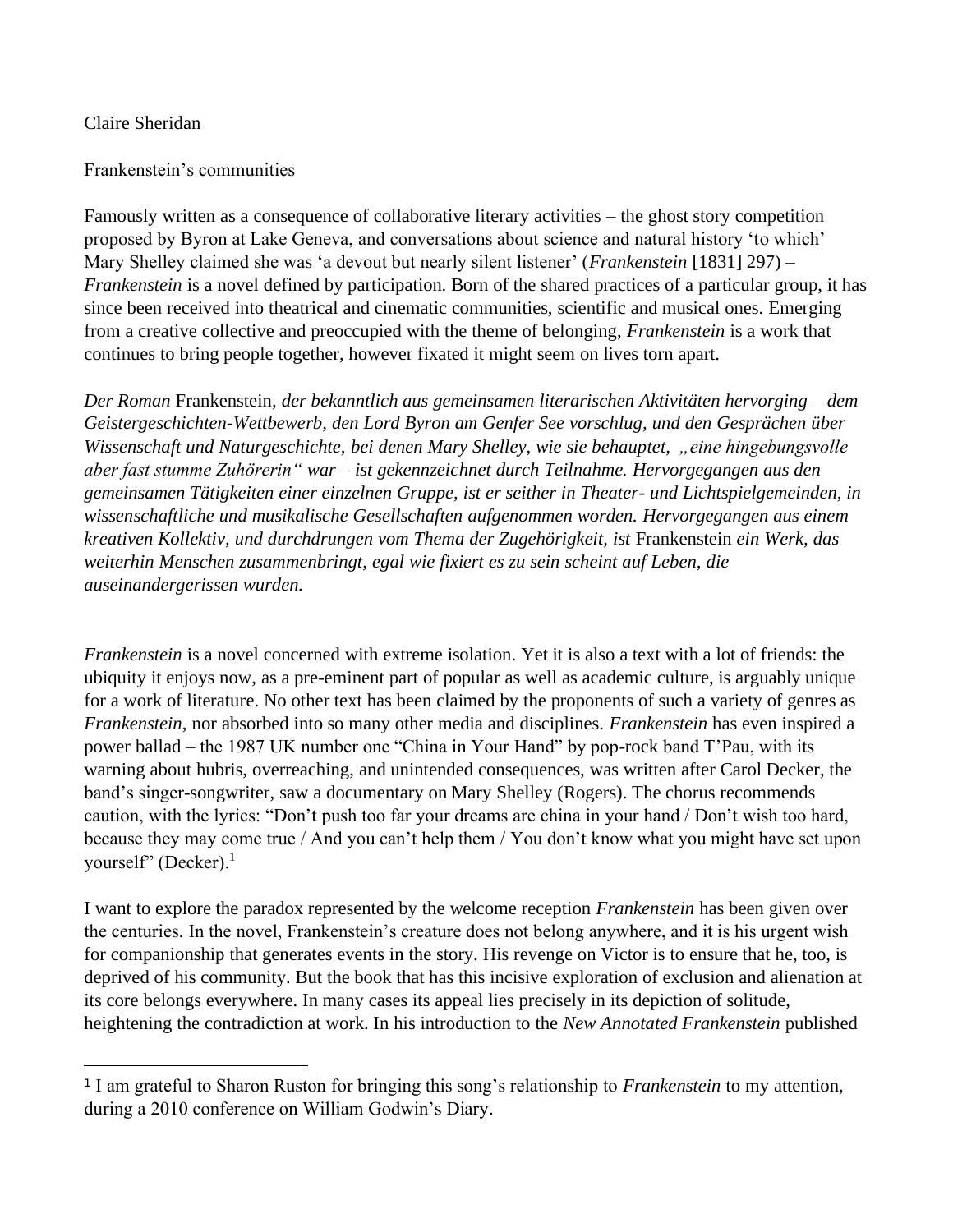by Norton in 2017, Guillermo del Toro writes that *Frankenstein* "illuminated the reason I loved monsters, my kinship with them" and views the novel as one that "can reach across distance and time and become a palliative to solitude and pain" (del Toro xvi).

As del Toro indicates, that audiences have adopted the text as they have can be seen to suggest that the isolation experienced by both Victor and the Creature, bewailed by each in turn as something unique to themselves, is in fact very widely recognised indeed. So when Victor tells us "no creature had ever been so miserable as I was; so frightful an event is single in the history of man" (*Frankenstein* [1818/31] 250), or the creature tells Victor "Blasted as thou wert, my agony was still superior to thine" (ibid. 277), ironically they are describing states of mind that have turned out to be highly relatable.

Community and collaboration are important when considering *Frankenstein* in other ways, too. This article will be divided into three sections. In the first, I want to think about communities of production. The circumstances that brought about the writing of *Frankenstein* are now part of the mythology of the book. The literary coterie at Lake Geneva, featuring Byron and Percy Shelley, and the ghost story competition that ultimately produced Polidori's *The Vampyre* as well as *Frankenstein*, have passed into legend – thanks in part to Mary Shelley's own account of her inspiration in the introduction to the 1831 edition of *Frankenstein*. Another community to which Mary Shelley belonged, as signified by her lineage, as daughter of William Godwin and Mary Wollstonecraft, has also been extensively explored. In *England's First Family of Writers*, Julie Carlson has argued particularly effectively for the Godwin/Wollstonecraft/Shelley family to be regarded as a collaborative group, a creative community, as well as a family in the merely relational, domestic sense. So thinking about the genesis of the novel already involves thinking beyond the "myth of the solitary genius" (Stillinger). From an examination of the collective practices behind the writing of *Frankenstein*, I want to move on to the content of the novel. Although memorable for the solitude endured by its protagonists, potential communities recur throughout *Frankenstein*, and if the story can be said to contain a positive moral, then it is about the importance of social ties and participation.

Finally, I will consider communities of reception. *Frankenstein* has found its way into such a vast array of cultural productions that an exhaustive list of all places where its influence can be found is impossible, and I am not going to attempt it. What I do want to suggest is that, even where a Frankensteinian influence might seem quite far removed from Shelley's text, and more a consequence of one of the adaptations, there remains in many cases a recognisable debt to Shelley. Establishing the extent to which Shelley's text itself belongs to these various communities is not straightforward because of the influence of adaptations, notably the James Whale film of 1931 starring Boris Karloff, which has determined the popular image of the monster as square-headed, bolt-necked, mute and lumbering for nearly a century now. As Eddy Von Mueller puts it in a chapter in the recent collection *Frankenstein: How a Monster Became an Icon*, "the image has been unmoored from the idea, the symbol severed from the story. The icon, now a global brand, has become so expansive in potential meaning that it can accommodate even its own negation" (Von Mueller 149). In other words, we cannot by any means claim Mary Shelley's presence any time a 'Frankenstein's monster' appears in a product or a production. However, this doesn't mean that Mary Shelley's *Frankenstein* is absent from all contemporary references to the man-made monster motif, either. In considering *Frankenstein's* communities of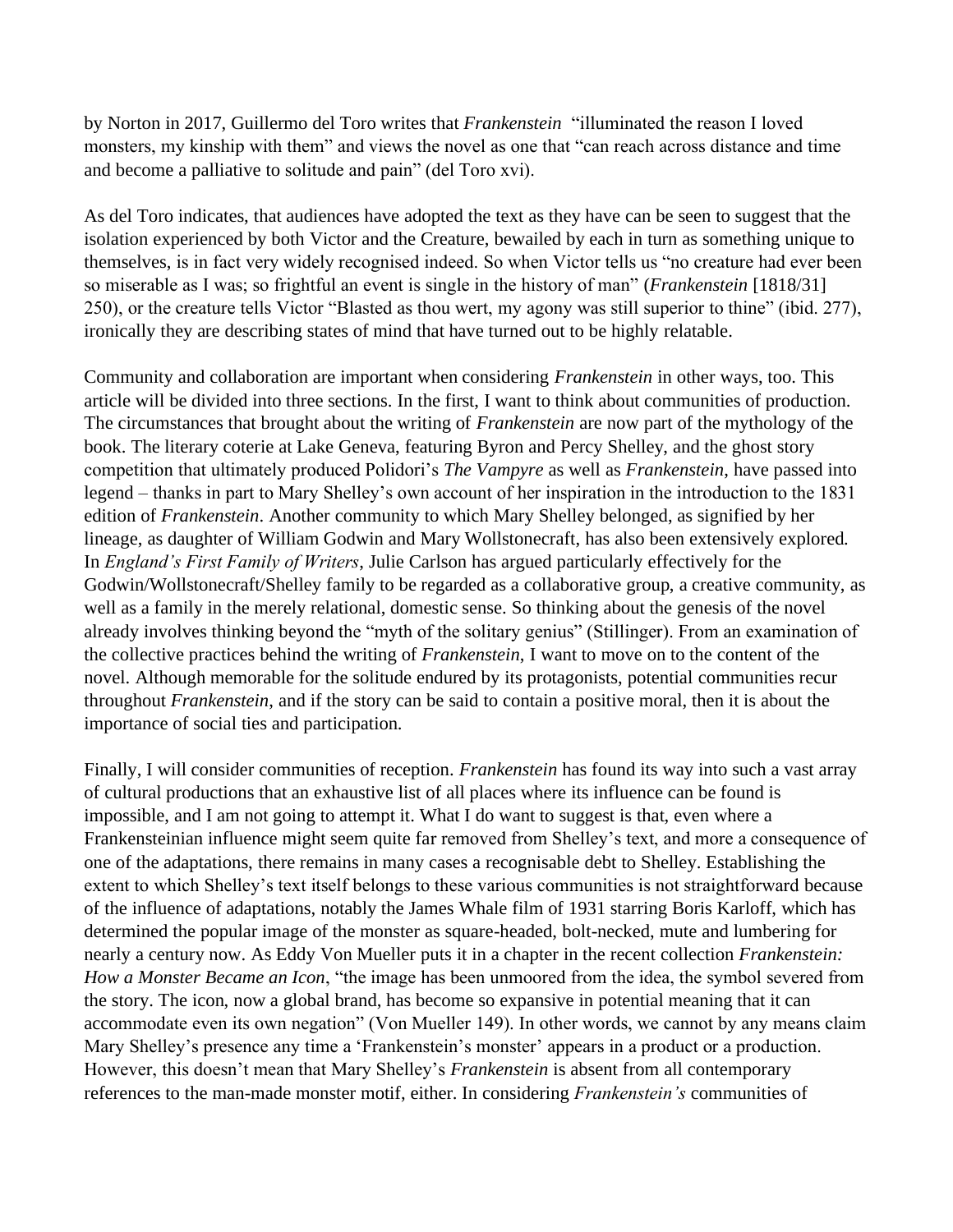reception, what I want to highlight is how often Mary Shelley's origin text is present in some form, and indeed acknowledged as the source of all things *Frankenstein*, even in places we might think of as being solely influenced by the visual blueprint the James Whale/Boris Karloff film provided.

Mary Shelley's Introduction to the 1831 edition of Frankenstein is perhaps the best place to start in terms of understanding the communities behind the creation of the work. By giving testament to the company she was keeping at the time she was inspired to write *Frankenstein*, Mary Shelley establishes the importance of networks and friendships to the production of literature. Her awareness of the role others have played in the writing of an ostensibly individually-authored novel militates against what Jack Stillinger called "the myth of the solitary genius" (vi). This myth is also targeted in the plot of the novel itself, where creation in isolation – an *auteur*'s approach to work and to making, which disallows the input of anyone else – leads only to misery. As Julie Carlson puts it, Victor's extremely solitary process of creation "isolates him from all prior relations – to nature, family, friends, or books", and consequently "The creature's eventual murder of Victor's relations […] is only the visible manifestation of what Victor has already achieved" (Carlson 100). The connection between the exploration of this theme in the novel and Mary Shelley's biographical circumstances has been made in a variety of ways before, and readings of the novel that take Victor's desire for pre-eminence as a reflection on the vainglorious ways of the men in Mary Shelley's life – William Godwin, Percy Shelley, Lord Byron – are frequent. Marilyn Butler went so far as to understand the characterisation of Victor as a satire on "male inattentiveness" (Butler xli). But this matching of the egotism in the book and the egotism Mary Shelley might have observed around her in life can also be reversed. Instead, we can match the author's consciousness of the necessity of collaboration to her project, with the emphasis to be found throughout *Frankenstein* on the positive, transformative qualities of good company.

Mary Shelley's 1831 Preface shows her positioning herself relationally. This begins with acknowledgement of her parentage – she notes that it is hardly surprising that authorship beckoned: "It is not singular that, as the daughter of two persons of distinguished literary celebrity, I should very early in life have thought of writing" (*Frankenstein* [1831] 291). This statement occurs early in the Introduction and shows Mary Shelley identifying her own literariness as to some extent a product of her familial proximity to Godwin and Wollstonecraft, as critics continue to do. Gary Kelly, for instance, writes: "In many ways Mary Shelley was a product of the political coterie culture of her day. She spent most of her early years in her father's later circle, [and] she was imbued with the writings of her mother and father and their coterie of the 1790s" (Kelly 153).

The themes of influence and encouragement alluded to early in the introduction, continue as it progresses. We learn next from Mary Shelley that Percy Shelley, "My husband", as she refers to him (rather disingenuously, since Shelley was not Mary's husband at the time she is speaking of) "was from the first, very anxious that I should prove myself worthy of my parentage […] He was for ever inciting me to obtain literary reputation" (*Frankenstein* [1831] 292). What one critic has dubbed "the kinship coterie" (Joffe), has expanded to include Percy Shelley, as well as Godwin, Wollstonecraft, and Mary herself. We can start to recognise here the potential of family-as-community, and the habits of thinking in the Godwin and Shelley circles that involved – to quote Julie Carlson again – "envisioning family as a public-oriented relation and home as a sphere of enquiry among familiars" (84). Mary Shelley's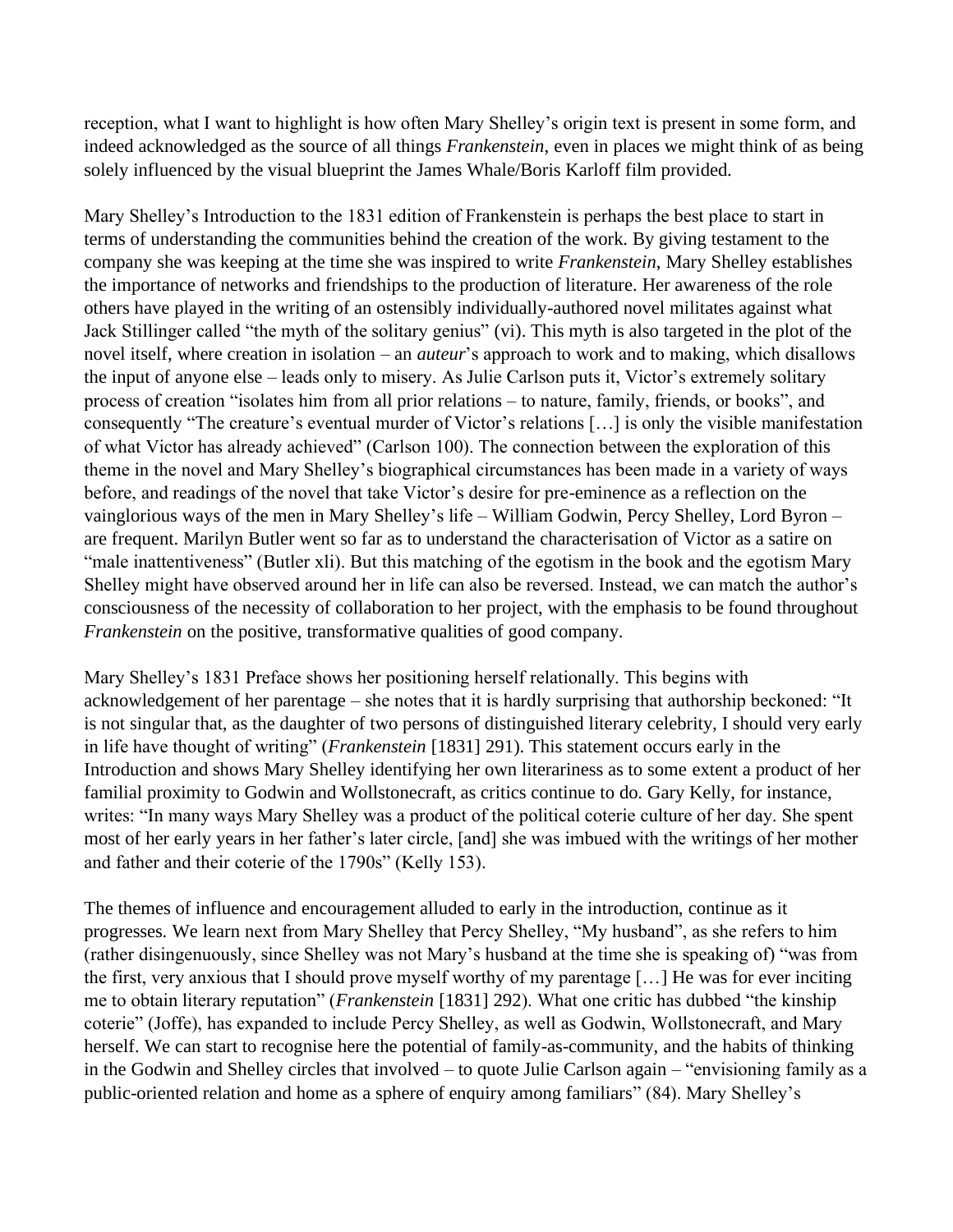possessive assertions about her domestic connections – "*My* husband", "*my* parentage" – are a way of insisting on her membership of a community which is also her family.

But more famous as the impetus behind *Frankenstein* than the Godwin-Shelley 'kinship coterie', is the Byron connection. The fifth paragraph of the 1831 preface brings in the celebrity poet, noting in an interestingly low-key way that: "In the summer of 1816, we visited Switzerland, and became the neighbours of Lord Byron" (*Frankenstein* [1831] 292). "Neighbours of Lord Byron" also familiarizes the connection between the Shelleys and the man who was, then, exponentially more famous than they were. Byron and the Shelleys are simply neighbours; there is little of the sycophancy here that can be detected in accounts of Byron from other contemporaries – Leigh Hunt and Thomas Moore spring to mind. Mary Shelley does celebrate Byron's work here – she talks about drafts of Canto 3 of "Childe Harold" as being Byron's thoughts "clothed in all the light and harmony of poetry" (ibid.), but she also notes the shared context. Byron and the Shelleys are enjoying the same inspirational landscape, and this sharedness is flagged up by Mary Shelley. She draws attention to "the glories of heaven and earth, whose influences we partook *with* him" (ibid., my emphasis). Although Mary Shelley recognises the social hierarchy that designates Byron as a 'Lord,' marking him out as different to the Shelleys, this is an anecdote emphasising the communal experience that brought them together, and informed their work equally. The emphasis, once again, is on "enquiry among familiars" (Carlson 84).

Godwin and Wollstonecraft, Shelley and Byron, have been brought into Mary Shelley's introduction up to this point, partly to establish Mary's credentials, but also to provide a series of contexts for the particular story of inspiration she wants to tell. What she has done is indicate in a general way the communities of belonging that formed her, intellectually and artistically, before she arrives at the precise occasion of collaborative literary practice that would ultimately produce *Frankenstein*. That occasion is described succinctly: "'We will each write a ghost story,' said Lord Byron; and his proposal was acceded to. There were four of us" ( *Frankenstein* [1831] 294). It is Byron's idea, and there are four participants in what Mary Shelley portrays as an activity suggested in the spirit of friendly competition.

It is true that by emphasising the others challenged to produce a ghost story, and their failed attempts, Mary Shelley produces the converse effect of drawing attention to the success of her own idea. The stress on the communal element could be regarded as an exercise in false modesty, since what is actually established is that Mary Shelley thought more deeply and more seriously about the task in hand and was then able to bring her much more brilliant idea to fruition in a way "Poor Polidori", and "the illustrious poets, annoyed by the platitude of prose" (ibid. 295), were not. It is also notable that later on she is keen to claim credit for the unique qualities of the text herself, rather than allow any rumour to stand that allows Percy Shelley the acclaim that should be hers: "I certainly did not owe the suggestion of one incident, nor scarcely of one train of feeling, to my husband" (ibid. 299). Many assumed, when the novel was first published, that Percy Shelley was its author. St Clair gives the example of "The Young Thomas Carlyle, who had only read a review", pronouncing on "'Frankenstein, by Godwin's son in law'" (St Clair 360). Some critics still insist that Percy Shelley's editorial additions entitle us to regard *Frankenstein* as having been co-written (see Robinson). However, according to William St Clair, himself drawing on previous studies of the drafts as well as numerical analyses, "[Percy] Shelley contributed about a fortieth [of the text] in terms of words", and his involvement can be seen as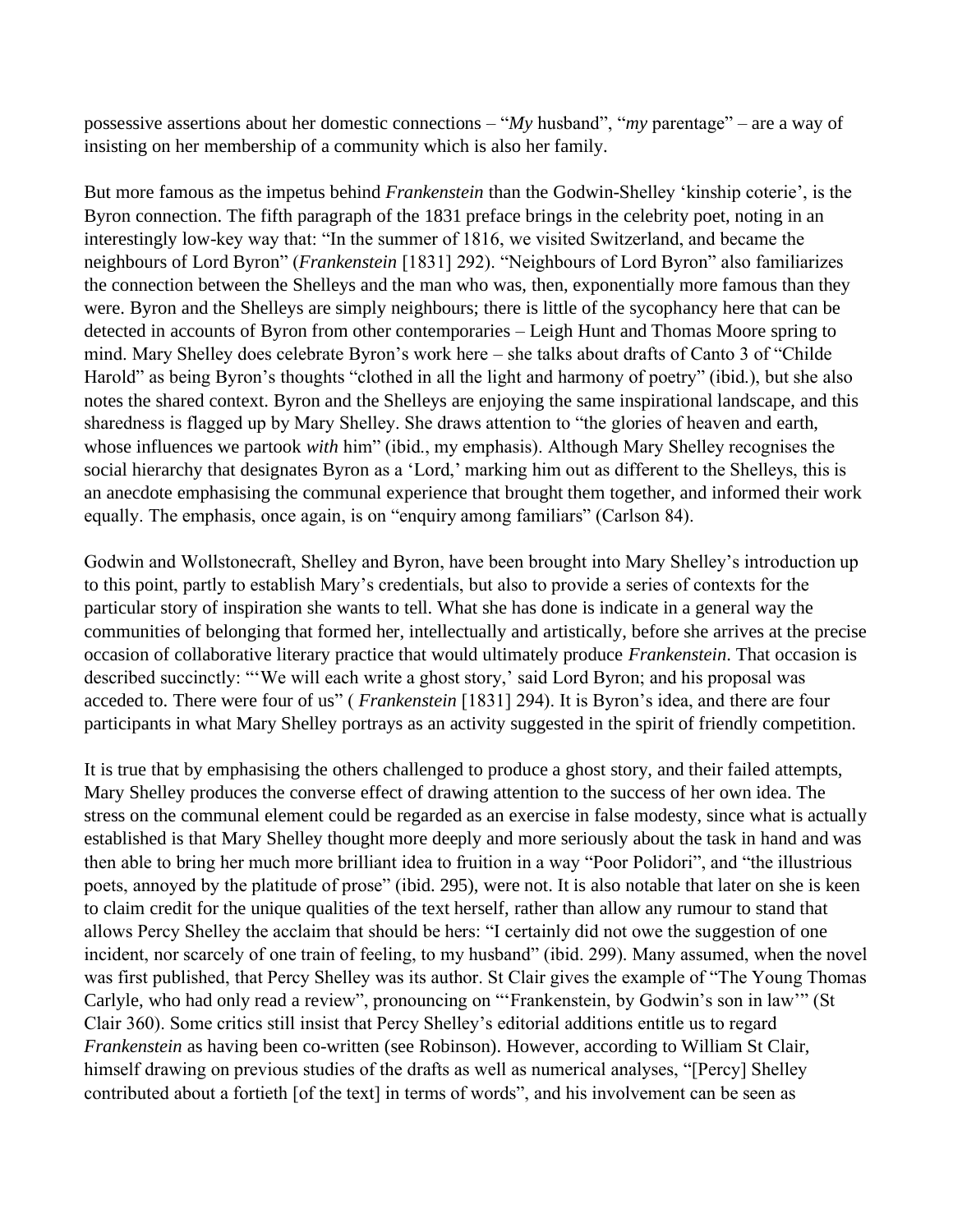"collaborative help [which] added to and sharpened the draft" (St Clair 357) – in other words, editorial and not authorial.

In her account of the collective response to Byron's suggestion, Mary Shelley cleverly establishes her own originality and the fact that ultimately, it was her story that won the day. Nevertheless, it does not read to me as if the point of mentioning the others is merely to denigrate their efforts. Rather, what Mary Shelley is stressing is that yes, a work of genius might ultimately have one author, properly called, but nothing comes from nothing. In her words: "Invention, it must be humbly admitted, does not consist in creating out of void, but out of chaos; the materials must, in the first place, be afforded" (*Frankenstein* [1831] 296). Even in the passage where she denies that the plot and execution of *Frankenstein* was unusually indebted to Percy Shelley (a denial she needs to offer, in order to correct popular misconceptions), she fully acknowledges what he *did* do for her, in terms of urging her to work her idea into a novel. Her assertion of sole authorship is followed by the caveat: "and yet but for his incitement, it would never have taken the form in which it was presented to the world' (ibid. 299-300). In the contexts of both the ghost story competition and the Shelleys' mutually supportive practice, conversation and fellowship bring about the conditions in which the individual imagination is able to flourish.

Within the novel itself, Victor Frankenstein never achieves a creative practice which involves or recognises others the way Mary Shelley's own methods did. Similarly, his creature is never able to participate in domestic, neighbourly, or intellectual discourse with like-minded others. Their reasons are obviously different – Victor would be able to flourish in communal contexts but does not try to, the creature tries to join in and associate with others, but is not able to. But the point is that the potential for membership of a group, and assimilation into co-operative forms of sociability, is there for both characters throughout the novel. In fact it is highlighted. This makes the various failures to accommodate the companionable needs of the two protagonists all the more painful – the possibility of belonging is continually presented, before being cruelly withdrawn. The most memorable instance of this is the episode depicting the creature's observations of the De Lacey family, followed by his cautious overtures to "the blind old man" (*Frankenstein* [1818/31] 172). The sudden reversal that occurs when the younger De Laceys and Safie discover the creature in their cottage, assume the worst, and attack him, makes for traumatic reading largely because what the De Laceys represent for the creature is so positive. They are his "beloved cottagers" (ibid. 167). The creature tells us that as winter succeeds to autumn:

I turned with more attention towards the cottagers. Their happiness was not decreased by the absence of summer. They loved, and sympathized with one another; and their joys, depending on each other, were not interrupted by the casualties that took place around them. The more I saw of them, the greater became my desire to claim their protection and kindness; my heart yearned to be known and loved by these amiable creatures: to see their sweet looks turned towards me with affection, was the utmost of my ambition. (*Frankenstein* [1818] 171)

Until he finds himself mistreated at their hands, the De Laceys are role models for the creature. This is not just a matter of imprinting – of him feeling attached to them because they are the first people he has seen long enough to be attached to – neither is it simply their status as a family that he admires. The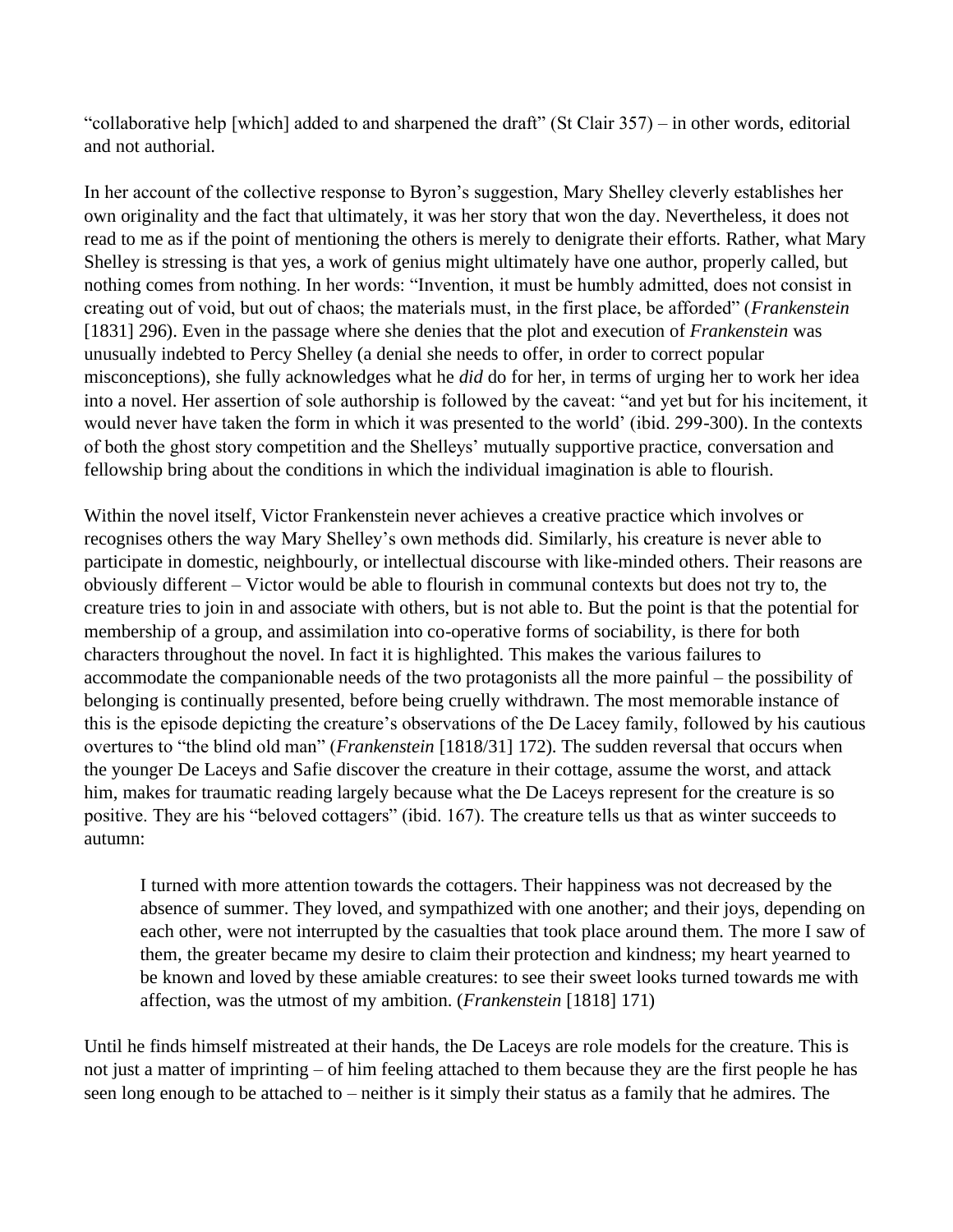creature knows from hearing Safie's story (and indeed, from his own experience) that the bonds of duty and biology are not enough for relationships to function. What he admires in the De Laceys is their commitment to mutuality and respect for intersubjectivity. He is impressed because "they loved, and sympathized with *one another*". It is this requitedness that strikes him – the way regard given out is returned, the manner in which the De Laceys are genuinely "with *one another*", "depending on *each other*".

Finding such a community for himself remains the creature's 'utmost ambition' for the duration of the novel, and it is the thwarting of this ambition that leads him to act monstrously. The creature's aim to belong among others is in stark contrast to Victor Frankenstein's ambition for singularity. While the creature wishes to stand out less, and mingle more, Victor is defined by "love of distinction" – the phrase is Godwin's, used in an autobiographical fragment to describe himself (Godwin, "Autobiography" 16). In another autobiographical fragment Godwin describes himself as someone "inextinguishably loving admiration and fame" (Godwin, "Analysis" 55). This, too, works as an assessment of what drives Victor Frankenstein. He becomes interested in the idea of the elixir of life because to discover something of the sort would bring fame, explaining: "wealth was an inferior object; but what glory would attend the discovery, if I could banish disease from the human frame, and render man invulnerable to any but a violent death!" (*Frankenstein* [1818/31] 45). There is no "we" envisioned here – Victor wants to be able to say, like Coriolanus, "alone I did it" (*Coriolanus* V.vi.132).

Even so, the instinct that drives Victor to act in isolation, in pursuit of glory that only he can claim, is counterbalanced by his descriptions of the relationships he most values, and those he wishes he had pursued or attended to properly. Even his personal ambition is conflicted – he craves renown for himself, but it must be renown based on his public endeavours. His goals are community-oriented and utilitarian in nature to start with – Victor describes his youthful aspirations as "bright visions of extensive usefulness" (*Frankenstein* [1818/31] 40). Frankenstein's account of the way he, his siblings, and Elizabeth were brought up reads as a philosophical-anarchist utopia in miniature: "Neither of us possessed the slightest pre-eminence over the other; the voice of command was never heard amongst us; but mutual affection engaged us all to comply with and obey the slightest desire of each other" (*Frankenstein* [1818] 50). This is a vision of equality and reciprocal care, the same qualities that draw the creature to the De Laceys' circle. While the creature can only enjoy these in anticipation, Victor only appreciates them in hindsight.

Victor and his creature are also differentiated by the opportunities they are given to participate in social life. The De Laceys are the creature's first hope, while his last hope is expressed when he demands of Victor: "create a female for me, with whom I can live in the interchange of those sympathies necessary for my being" (*Frankenstein* [1818/31] 185) – the emphasis once again on "interchange" and "sympathy". The chances Victor has for communal engagement are much more numerous. He has a loving and idyllic family in Geneva, but also friends and equals at Ingolstadt. Victor describes M. Waldman, his chemistry lecturer here, as "a true friend" (ibid. 74). It is Waldman's lecture on the collective achievement of chemists in the plural that inspires Victor: "they have discovered how the blood circulates, and the nature of the air we breathe. They have acquired new and almost unlimited powers" (ibid. 67). This "they" – chemists and chemistry students – represents another community to belong to. By making the decision he does, to pursue a solitary project "separated from all" (ibid. 80), as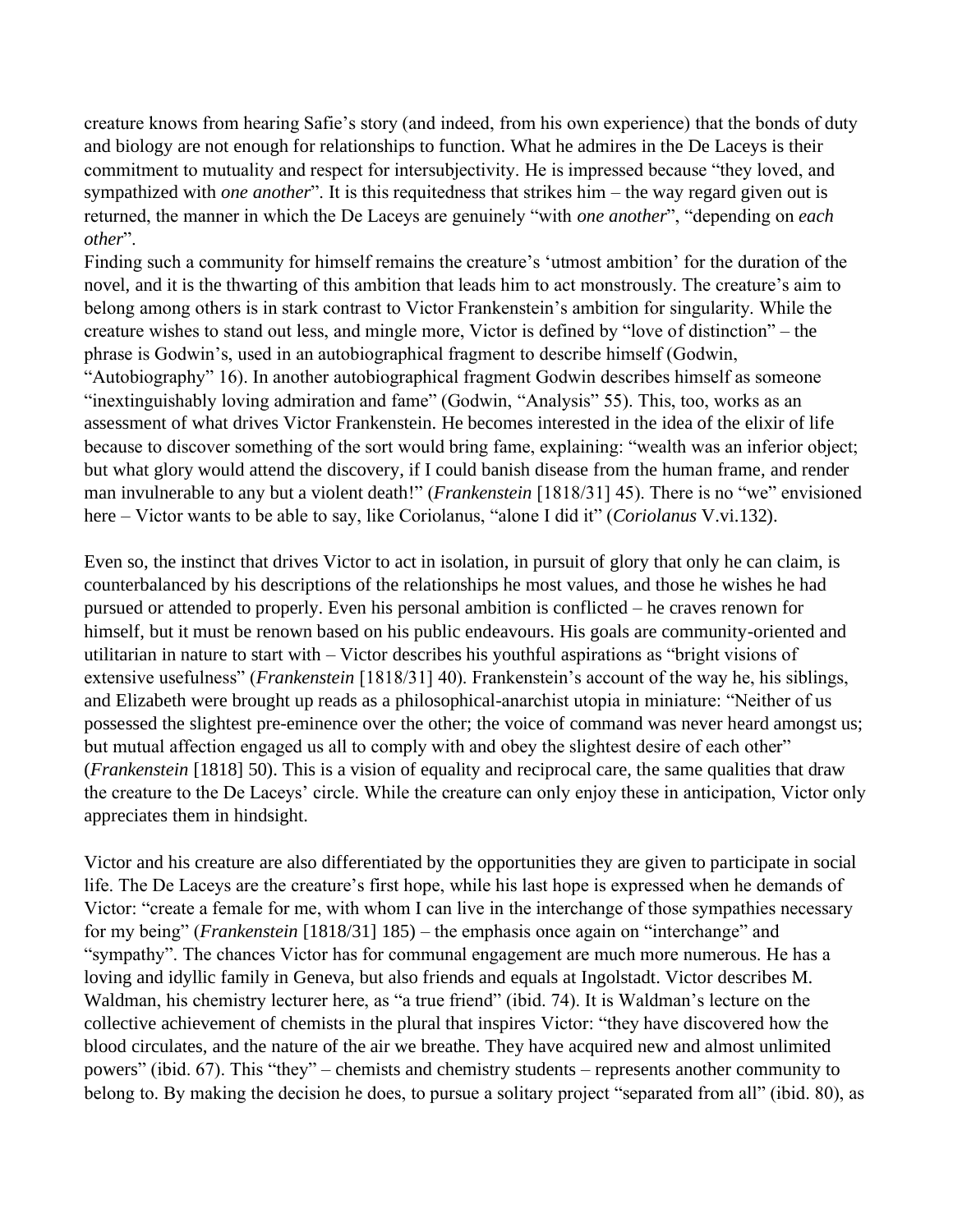he puts it, Victor misses his opportunity to assimilate into the science community.

Communities are there in *Frankenstein*, representing the highest good in humanity, and remaining just out of reach of both monster and maker. But if Frankenstein and his monster miss their opportunities to join the club within the novel itself, perhaps the afterlife of Mary Shelley's book makes up for it through the many doors opened for them elsewhere – into genres of literature such as horror and science fiction, disciplines like politics and genetics, and the worlds of theatre, cinema, music and comedy.

In a recent interview with Mel Brooks about his 1974 comedy, *Young Frankenstein*, Kevin LaGrandeur asked Brooks: "if Mary Shelley were here right now, what would you say to her?" (LaGrandeur 102). Brooks' reply is typically effusive and amusing, but also revealing, I think, of the debt that is still owed to Mary Shelley's original work, even where we least expect it. Brooks answers:

"I'd probably say, 'Miss Wollstonecraft, you're a genius, and whatever money Fox gives me, you're in for a third. It's a third for Gene Wilder, a third for me, and a third for you.' I would hug her, and kiss her, and tell her what an inspired story she wrote and what a genius she was, to write something so imaginative and creative and profound, at such an early age. I would tell her how grateful we all are for her genius, her gift. That's what I would have said." (102)

Elsewhere in the interview Brooks insists that despite the obvious visual and stylistic debt in *Young Frankenstein* to James Whale's 1931 film and Boris Karloff's monster therein, *Young Frankenstein* is paying equal homage to the novel. Brooks tells LaGrandeur: "We were saluting the book. We were true to the book […] We tried to make a comedy that was faithful to both James Whale and Mary Shelley. It was difficult, but I think we succeeded. Shelley's story provided the spirit of the thing, and the emotions, and the very genius of it" (91f.). Brooks' open admiration for Mary Shelley, and recognition of what is owed to her, is a salutary corrective to the view that "Almost all the visual and narrative metaphors associated with Frankenstein in contemporary culture derive from the 1931 film version rather than Mary Shelley's novel" (Lieberman 72). This is an overstatement because we cannot completely divorce Mary Shelley's novel from the adaptations that followed. The level of faithfulness to the original waxes and wanes, and is mediated by any adaptations that have intervened in the meantime – the 1931 Frankenstein owes a great deal to the stage history of *Frankenstein* in both the UK and the US, for instance (St Clair 370f.).

I would suggest that it is rarer for Mary Shelley's novel to be entirely absent from its after-effects than is generally understood, though its presence might sometimes be a subtle one. For instance, I have been arguing that community is an important theme in the novel, and according to Carol Colatrella this theme is also central to Tim Burton's animated film of 2012, *Frankenweenie*, in which: "Victor Frankenstein is a young boy who uses electricity from lightning to reanimate his beloved dog, a scientific endeavour creating chaos but one that brings together his *community*" (Colatrella 173, my emphasis).

We might also think, to give another example, that Boris Karloff as the monster does not look like the character Mary Shelley describes. However, Jack Pierce, the make-up artist on the James Whale film; "began by reading the novel and then plunged into the study of anatomy". Interviewed in 1939, Pierce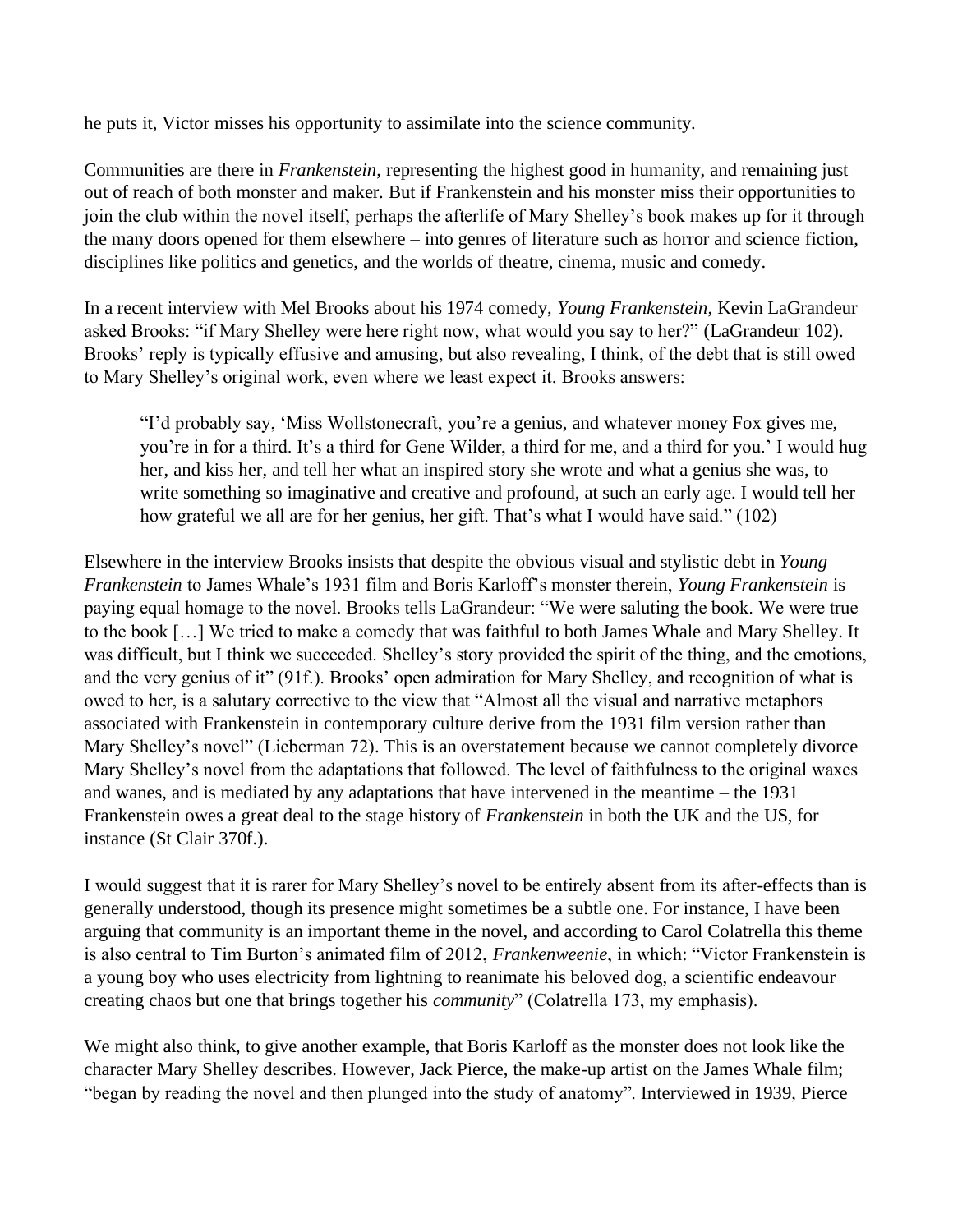## explained:

My anatomical studies taught me that there are six ways a surgeon can cut the skull in order to take out or put in a brain. I figured that Frankenstein, who was a scientist but no practicing surgeon, would take the simplest surgical way. He would cut the top of the skull off straight across like a potlid […] That is the reason I decided to make the monster's head square and flat like a shoe box. (Hitchcock 150)

I'm not sure I follow Pierce's reasoning here, but he was thinking it through via his knowledge of the novel, trying to approach the thing as the Victor Frankenstein he found in Mary Shelley's book might have approached it. Like Mel Brooks, he took his creative decisions after communing with the novel and its characters. Meanwhile, the combined effect of Jack Pierce's makeup and Boris Karloff's acting can itself be regarded as another community of production, akin to the collaborative practice that first brought the novel into being. Eddy Von Mueller draws attention to "the subtlety of Karloff's expressions and the virtuosity of Jack Pierce's appliances and makeup", adding that "The men worked closely together" (143), and concluding:

The monster is, like most of the characters we see on-screen, a hybrid creation, arising from the collaborations and collisions of multiple technologies, technicians, and creators, the writer, the director, the editor, and the actor all play pivotal roles in crafting the ultimate experience of the performance. (Von Mueller 149)

Communities of reception themselves become new communities of production – or to put it another way, communities of production have always also been communities of reception. Or rather, to paraphrase Mary Shelley once more, "invention does not consist in creating out of void, but out of chaos".

## Works Cited

Butler, Marilyn. "Introduction", *Frankenstein: The 1818 Text.* Ed. Marilyn Butler. Oxford: Oxford UP, 2008. ix–li.

Carlson, Julie. *England's First Family of Writers*. Baltimore: The Johns Hopkins UP, 2007.

Colatrella, Carol. "Frankenstein's Creatures: The Pleasures of Toys, Games and Costumes." *Frankenstein: How A Monster Became An Icon: The Science and Enduring Allure of Mary Shelley's Creation*. Eds. Sidney Perkowitz and Eddy Von Mueller. New York: Pegasus Books, 2018. 162–76.

Decker, Carol Ann, and Ronald Phillip Rogers. "China in Your Hand lyrics." Web. 12 Oct 2018.

del Toro, Guillermo. "Introduction: Mary Shelley, or the Modern Galatea." *The New Annotated Frankenstein*. Ed. Leslie S. Klinger. New York: Norton, 2017. xi–xvii.